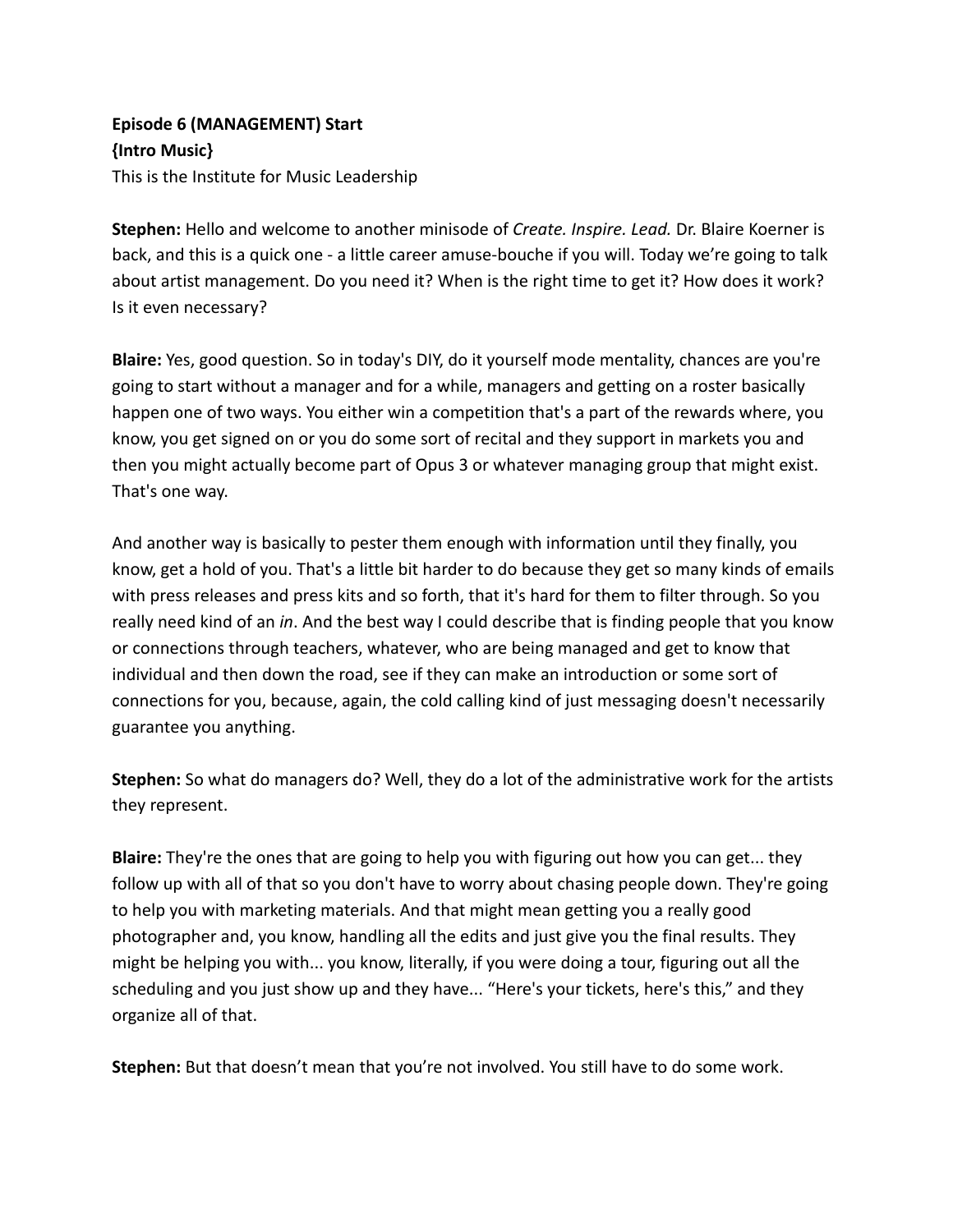**Blaire:** One of the things that most people don't realize about managing companies is that you can't just sit back and then, poof, they create your tour for you. You actually need to put in work as well. So you need to let them know. "OK, here's a timeframe I would like to tour, specifically Texas and... handing out these particular areas because I might have a connection here or there at the college and stop by and so forth."

**Stephen:** It's also important to realize that with a manager, or management company, you may not be their top priority.

**Blaire: ...**they manage a lot of people and they're not going to prioritize just you, right, until you become like a multimillion dollar person who brings in lots of people for every single New York performance you ever do, that you are not necessarily going to be a priority, whether it's individual or a chamber group. So you're going to have to, you know, pull your weight a little bit with that as well.

## **Stephen:** Speaking of tours.

**Blaire:** And then the other thing, too, is that people don't always realize when they do tours... and this is without a manager as well as with a manager, is that sometimes when you go to these places, you might have a great set of materials all at the ready and they say no. They actually might help pick out your repertoire for you, so there is not always when it comes to these things, you know, especially if you're gonna do a solo career, you know, unless you're known for a particular thing. And then even if you become known for a particular thing, you might get requested for it all the time.

So I was actually interviewing WindSync, which is the wind quintet group and they managed themselves, but they said they've done lots of things where they've gone to either performance spaces or colleges or whatever, and they've sent out the repertoire lists and they got pushback and they said take these two pieces off and do something else instead. And so even then, they don't even necessarily always have a choice.

**Stephen:** If you have a manager, they may be able to negotiate rep on your behalf in those situations, but even so, you may have to be flexible. Or, like Blaire said, if you're known for a certain piece, you better like playing it over and over and over. So, when is the right time to seek management if that's what you want?

**Blaire:** Um... It's a hard decision to make because they do cost money. Right? So you need to be making money... enough money to be able to hire an extra person. And that, again, might just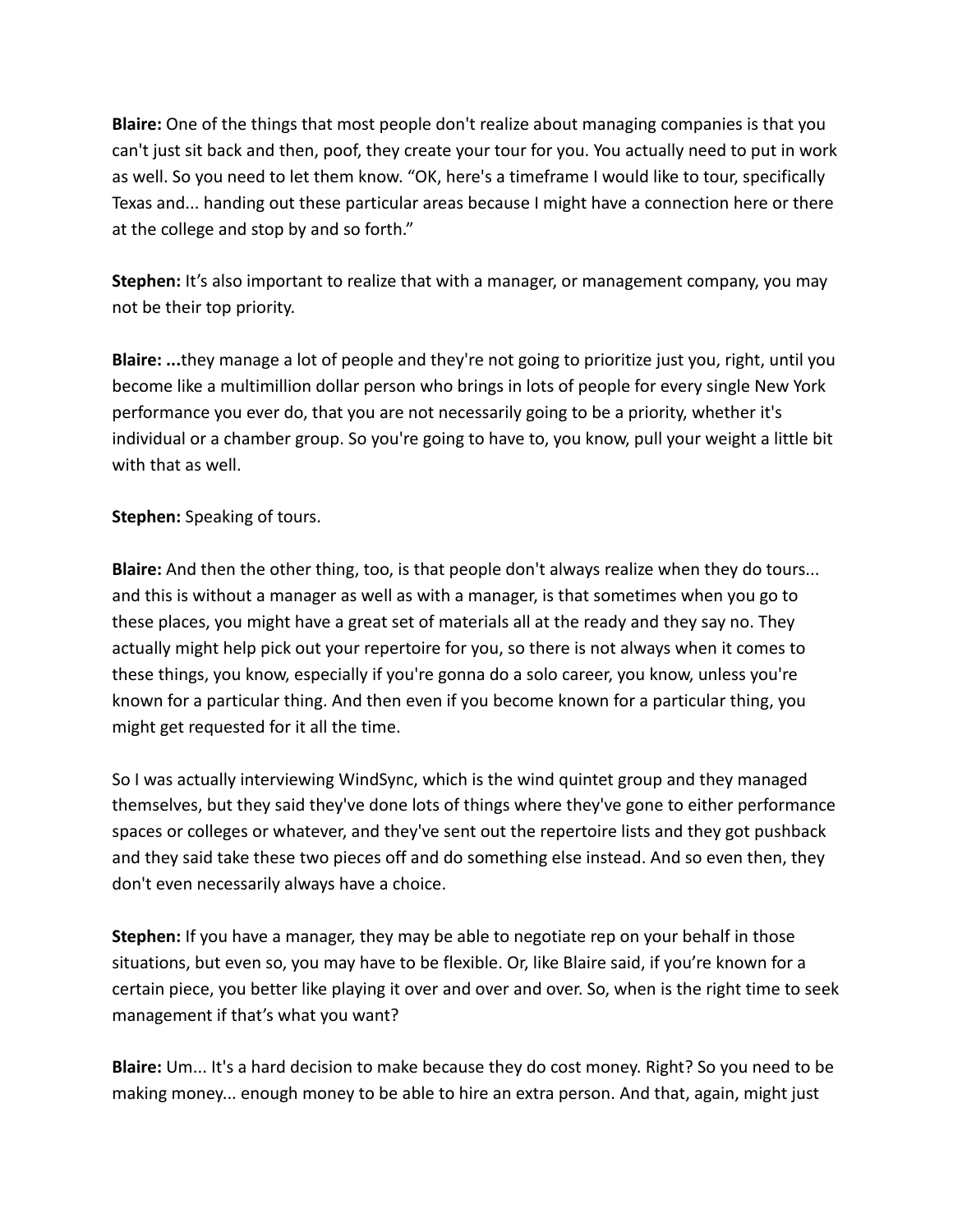be fortune. After running a competition, you get ten thousand dollars and a manager for a year or two and then you just start moving from there. Awesome. But if it's something you're kind of creating in your own, using a connection and so forth, you need to be making enough money on your music or with other things as well to really warrant their interest and to warrant the funds to get them on board because you're paying them whether or not you get a gig.

**Stephen:** You're paying your manager for their time, and while they may get a percentage on certain gigs or recordings, you usually pay them a base fee regardless.

**Blaire:** So whether you go out and get lots of paid gigs or not, you're still paying them. So you have to like that's why the whole working towards things and, you know, balancing it out and giving them some guidelines as to what you want is important. You can do it yourself for a while. A lot of people do. A lot of chamber groups, especially up and coming. And I would say in the last 15 years or have organized for the past 15 years run their own group. Now, some of the older groups, the quartet and so forth, they're most likely going to be managed because that was the style of it then.

**Stephen:** But that's not really the style now. There's so much flexibility and access to things that artists didn't used to have on their own. There's social media, websites where you can hire someone to create a logo, you can create your own logo with different apps, make your own website, you can even make your own recordings and get them on Spotify or other platforms pretty easily.

**Blaire:** So like there's lots of things that you can do, but then you do have to acknowledge that that's going to take a lot of time and administrative skills. If you're by yourself, that means you're going to be definitely splitting up your time. If you have other members you're working with in a chamber group, you can kind of assign different roles. But obviously it just boils down to: at the end of the day, what's money versus time? And those are the two resources that really kind of take up the most priority is: do you have the funds to do it and do you have the time to do it? And if it's no and one of those buckets, then you have to figure out how to make it happen in the other.

## {outro music}

**Stephen:** Thanks again to Blaire Koerner. Remember, if you have specific questions for Blaire, you can set up an appointment with her through Handshake. The link for that is in the show notes.